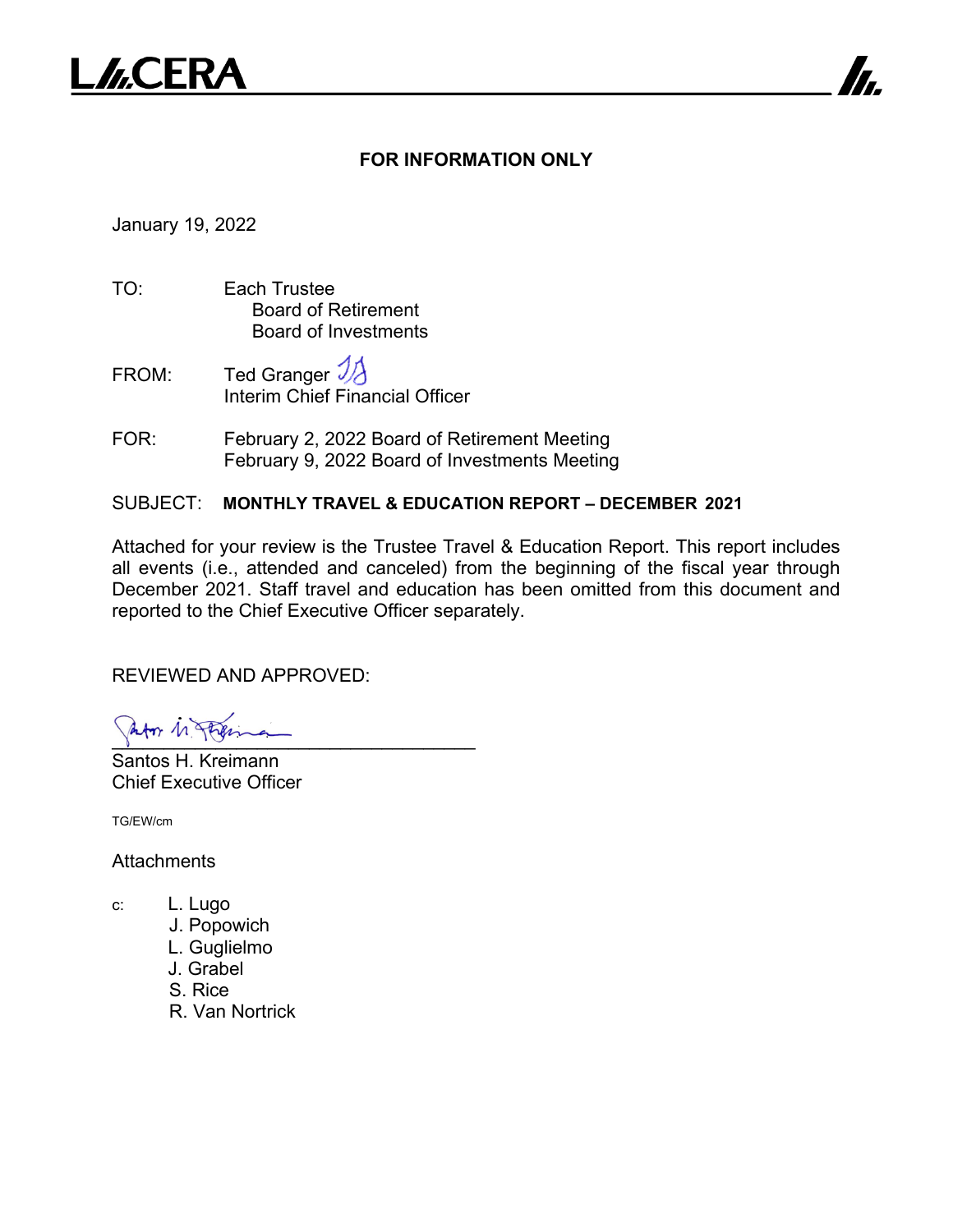

|                       |                          | Attendee Purpose of Travel - Location                                                                                                      | <b>Event Dates</b>      | <b>Travel Status</b> |  |  |
|-----------------------|--------------------------|--------------------------------------------------------------------------------------------------------------------------------------------|-------------------------|----------------------|--|--|
| <b>Alan Bernstein</b> |                          |                                                                                                                                            |                         |                      |  |  |
| A                     | $\mathbf{1}$             | Edu - NCPERS 2021 Public Pension Funding Forum - New York, NY                                                                              | 08/22/2021 - 08/24/2021 | Attended             |  |  |
|                       | 2                        | Edu - 2021 SuperReturn North America - Boston, MA                                                                                          | 10/04/2021 - 10/05/2021 | Attended             |  |  |
|                       | 3                        | Edu - Latin America US Real Estate Meeting - South Beach FL                                                                                | 11/29/2021 - 11/30/2021 | Attended             |  |  |
| B                     | ÷,                       | Edu - 2021 Milken Institute Global Conference - Los Angeles, CA                                                                            | 10/17/2021 - 10/20/2021 | Attended             |  |  |
|                       | ٠                        | Edu - SACRS Fall Conference - Los Angeles CA                                                                                               | 11/09/2021 - 11/12/2021 | Attended             |  |  |
| X                     | $\blacksquare$           | Edu - SuperReturn International Berlin - Berlin, Germany                                                                                   | 11/09/2021 - 11/12/2021 | Canceled             |  |  |
| <b>Vivian Gray</b>    |                          |                                                                                                                                            |                         |                      |  |  |
| Α                     | $\mathbf{1}$             | Edu - NCPERS 2021 Public Pension Funding Forum - New York, NY                                                                              | 08/22/2021 - 08/24/2021 | Attended             |  |  |
| B                     |                          | Edu - SACRS Fall Conference - Los Angeles CA                                                                                               | 11/09/2021 - 11/12/2021 | Attended             |  |  |
|                       |                          | Admin - SACRS Board of Directors Meeting - Rancho Mirage CA                                                                                | 12/14/2021 - 12/14/2021 | Attended             |  |  |
| $\vee$                | ÷,                       | Edu - Congressional Black Caucus Foundation - VIRTUAL                                                                                      | 09/12/2021 - 09/17/2021 | Attended             |  |  |
|                       |                          | Edu - Private Credit Outlook: Key Trends and the Road Ahead - VIRTUAL                                                                      | 09/16/2021 - 09/16/2021 | Attended             |  |  |
|                       |                          | Edu - NASP 32nd Annual Financial Services Virtual Conference - VIRTUAL                                                                     | 09/22/2021 - 09/24/2021 | Attended             |  |  |
|                       |                          | Edu - New America Alliance: U.S. Economic Recovery - VIRTUAL                                                                               | 11/10/2021 - 11/10/2021 | Attended             |  |  |
|                       |                          | <b>David Green</b>                                                                                                                         |                         |                      |  |  |
| B                     |                          | Edu - SACRS Fall Conference - Los Angeles CA                                                                                               | 11/09/2021 - 11/12/2021 | Attended             |  |  |
| X                     |                          | Edu - 2021 CII Fall Conference - Chicago, IL                                                                                               | 09/22/2021 - 09/24/2021 | <b>Host Canceled</b> |  |  |
|                       |                          | <b>Elizabeth Greenwood</b>                                                                                                                 |                         |                      |  |  |
| в                     |                          | Edu - 2021 Milken Institute Global Conference - Los Angeles, CA                                                                            | 10/17/2021 - 10/20/2021 | Attended             |  |  |
| <b>James Harris</b>   |                          |                                                                                                                                            |                         |                      |  |  |
| B                     |                          | Edu - CRCEA 2021 Fall Conference - Long Beach, CA                                                                                          | 11/07/2021 - 11/10/2021 | Attended             |  |  |
|                       |                          | <b>Patrick Jones</b>                                                                                                                       |                         |                      |  |  |
| в                     | $\blacksquare$           | Edu - 2021 Milken Institute Global Conference - Los Angeles, CA                                                                            | 10/17/2021 - 10/20/2021 | Attended             |  |  |
| $\vee$                | $\overline{\phantom{0}}$ | Edu -SACRS Public Pension Investment Management Program - VIRTUAL                                                                          | 07/13/2021 - 07/22/2021 | Attended             |  |  |
|                       |                          | Edu - Harvard Kennedy School Executive Education: Leading Smart Policy<br>Design: A Multisectoral Approach to Economic Decisions - VIRTUAL | 09/21/2021 - 10/12/2021 | Attended             |  |  |
|                       |                          | Edu - Duke University Executive Education Program - Corporate Social<br>Responsibility - VIRTUAL                                           | 12/06/2021 - 12/14/2021 | Attended             |  |  |
|                       |                          | <b>Shawn Kehoe</b>                                                                                                                         |                         |                      |  |  |
| X                     |                          | Edu - 2021 Milken Institute Global Conference - Los Angeles, CA                                                                            | 10/17/2021 - 10/20/2021 | Canceled             |  |  |
|                       |                          | Edu - SACRS Fall Conference - Los Angeles CA                                                                                               | 11/09/2021 - 11/12/2021 | Canceled             |  |  |

In.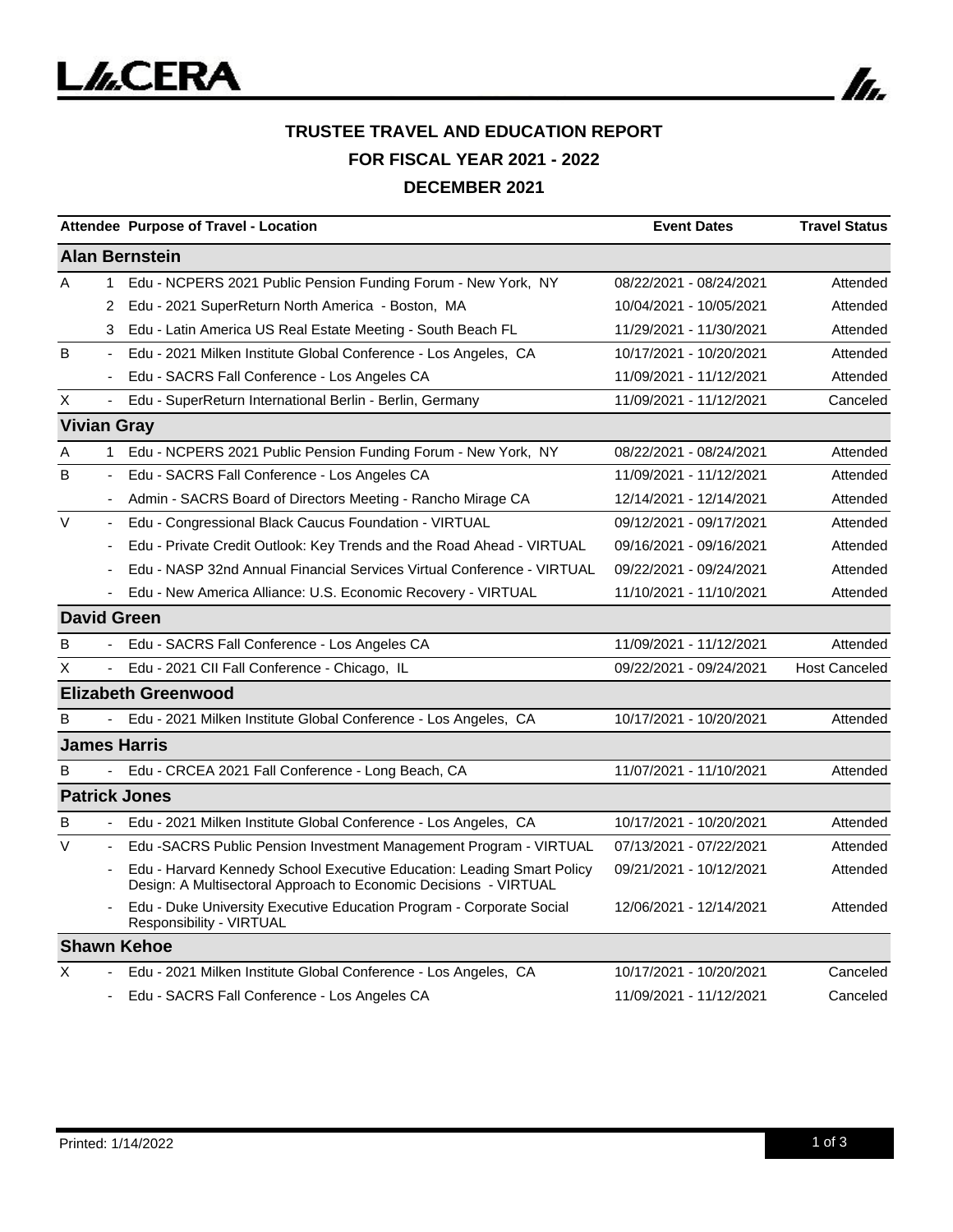

## **TRUSTEE TRAVEL AND EDUCATION REPORT FOR FISCAL YEAR 2021 - 2022 DECEMBER 2021**

|                     |                | Attendee Purpose of Travel - Location                                                                        | <b>Event Dates</b>      | <b>Travel Status</b> |
|---------------------|----------------|--------------------------------------------------------------------------------------------------------------|-------------------------|----------------------|
|                     |                | <b>Joseph Kelly</b>                                                                                          |                         |                      |
| в                   |                | Edu - 2021 Milken Institute Global Conference - Los Angeles, CA                                              | 10/17/2021 - 10/20/2021 | Attended             |
| V                   |                | Edu -SACRS Public Pension Investment Management Program - VIRTUAL                                            | 07/13/2021 - 07/22/2021 | Attended             |
|                     |                | Edu - Private Credit Outlook: Key Trends and the Road Ahead - VIRTUAL                                        | 09/16/2021 - 09/16/2021 | Attended             |
|                     |                | Edu - Pugh Capital 30th Anniversary Virtual Event Series - VIRTUAL                                           | 09/22/2021 - 09/22/2021 | Attended             |
|                     |                | Edu - 2021 Institute of Internal Auditors Los Angeles Conference:<br>Governance, Grit and Gravitas - VIRTUAL | 10/04/2021 - 10/06/2021 | Attended             |
|                     |                | Edu - NACD Pacific Southwest / USC Marshall Corporate Directors<br>Symposium - November 2021 - VIRTUAL       | 11/10/2021 - 11/10/2021 | Attended             |
| Χ                   | $\blacksquare$ | Edu - Global Investors Annual Meeting - New York, NY                                                         | 12/13/2021 - 12/14/2021 | Canceled             |
| <b>Keith Knox</b>   |                |                                                                                                              |                         |                      |
| V                   |                | Edu - Harvard Business School Audit Committees In A New Era of<br>Governance - VIRTUAL                       | 07/21/2021 - 07/23/2021 | Attended             |
|                     |                | Edu - Pugh Capital 30th Anniversary Virtual Event Series - VIRTUAL                                           | 09/22/2021 - 09/22/2021 | Attended             |
|                     |                | Edu - New America Alliance: U.S. Economic Recovery - VIRTUAL                                                 | 11/10/2021 - 11/10/2021 | Attended             |
|                     |                | <b>Wayne Moore</b>                                                                                           |                         |                      |
| B                   |                | Edu - 2021 Milken Institute Global Conference - Los Angeles, CA                                              | 10/17/2021 - 10/20/2021 | Attended             |
|                     |                | <b>William Pryor</b>                                                                                         |                         |                      |
| B                   |                | Edu - SACRS Fall Conference - Los Angeles CA                                                                 | 11/09/2021 - 11/12/2021 | Attended             |
|                     |                | <b>Les Robbins</b>                                                                                           |                         |                      |
| B                   |                | Edu - CRCEA 2021 Fall Conference - Long Beach, CA                                                            | 11/07/2021 - 11/10/2021 | Attended             |
| V                   | $\blacksquare$ | Edu - CALAPRS Trustees Roundtable - VIRTUAL                                                                  | 10/29/2021 - 10/29/2021 | Attended             |
| <b>Gina Sanchez</b> |                |                                                                                                              |                         |                      |
| B                   |                | Edu - 2021 Milken Institute Global Conference - Los Angeles, CA                                              | 10/17/2021 - 10/20/2021 | Attended             |
|                     |                | Edu - SACRS Fall Conference - Los Angeles CA                                                                 | 11/09/2021 - 11/12/2021 | Attended             |
| $\vee$              |                | Edu - 2021 CII Fall Conference - VIRTUAL                                                                     | 09/22/2021 - 09/24/2021 | Attended             |
|                     |                | Edu - 2021 Virtual NACD Summit - VIRTUAL                                                                     | 10/04/2021 - 10/08/2021 | Attended             |
|                     |                | Edu - PRI Roundtable: The Road to Net-Zero with Ophir Bruck - VIRTUAL                                        | 10/12/2021 - 10/12/2021 | Attended             |
|                     |                | Edu - PRI Roundtable: Equity, Diversity & Inclusion with Ophir Bruck -<br><b>VIRTUAL</b>                     | 10/14/2021 - 10/14/2021 | Attended             |
|                     |                | Edu - CALAPRS Trustees Roundtable - VIRTUAL                                                                  | 10/29/2021 - 10/29/2021 | Attended             |
| X                   |                | Edu - 2021 CII Fall Conference - Chicago, IL                                                                 | 09/22/2021 - 09/24/2021 | <b>Host Canceled</b> |